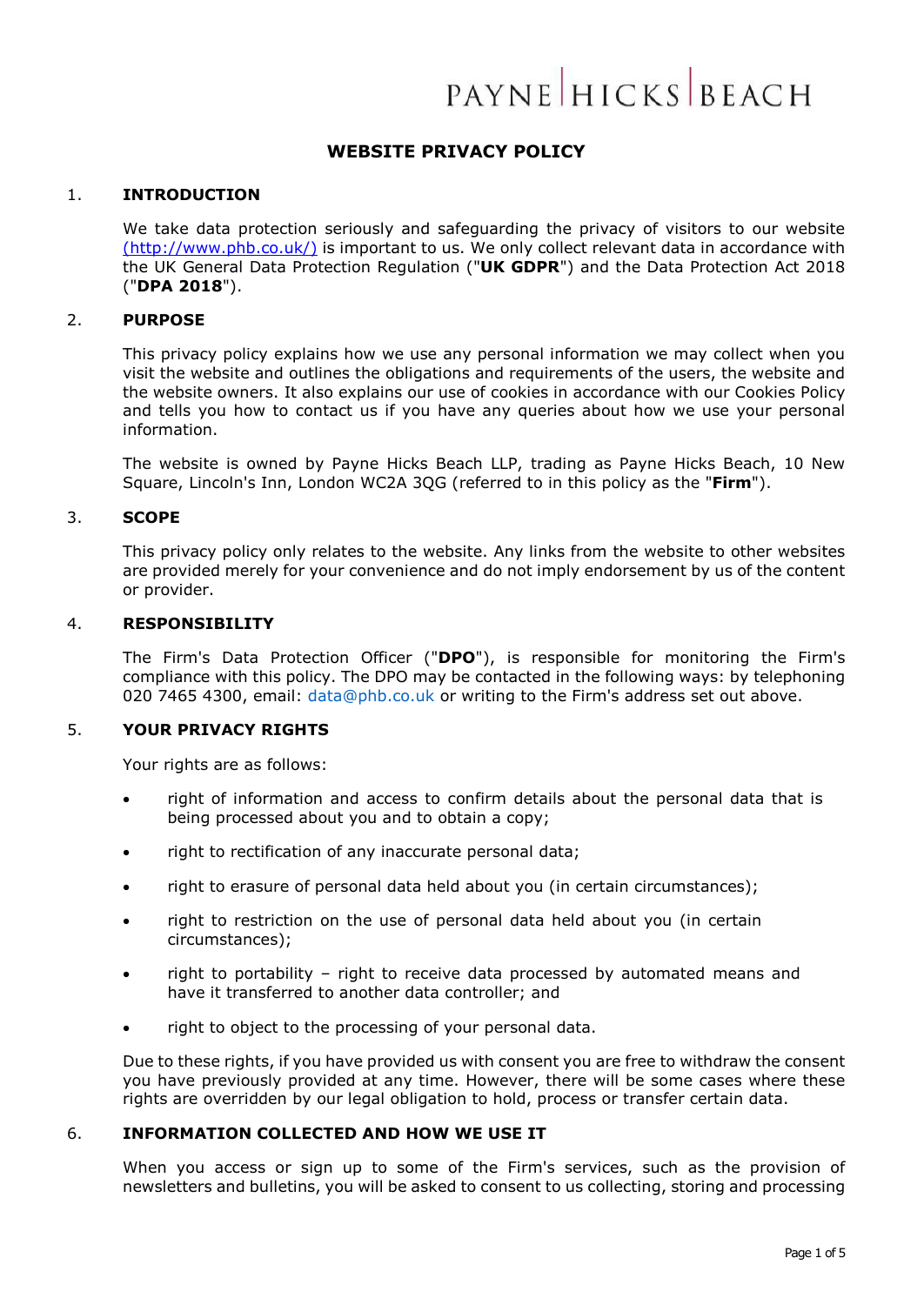your data where required. By agreeing, you are consenting to the fact that we may collect and process personal information such as your:

- name;
- postal address;
- telephone number;
- email address;
- date of birth;
- relationship status; and
- account details.

Depending on the matter we may need to hold sensitive data also known as special categories of personal data such as:

- medical conditions and/or records (depending on the matter);
- details relating to your family;
- sexual orientation;
- religious or political beliefs; and
- other sensitive information that will be needed to conduct our contractual obligations to yourself.

If this personal data or sensitive personal data is not obtained, this will limit our ability to help you and may even result us terminating our agreement with yourself.

If we rely on consent to process your data, we will retain your personal data for no longer than is necessary for the service that we provide for you.

We will store and use personal information (that you provide) for purposes such as:

- administering and maintaining our relationship with you;
- providing services or information requested by you; and
- providing you with further information about our products and services; and
- auditing usage of the website.

The information we have has been provided to us by you. However, if a relationship is established we may need to conduct searches or use third parties (which will be explained in our terms of business) to obtain further information or complete checks on yourself which are required by law.

Your information will not be disclosed to third parties except where that is necessary for fulfilment of our obligations to you and we have consent from yourself that we can do this, or we are obliged or permitted to do so by law.

We do not perform any automated decision-making or profiling with your data.

The Firm does collect personal data through cookies (see below) and aggregated data which is used to help the Firm improve the quality of the website. We use HubSpot to collect, manage and store personal data, that is submitted via the new enquiry forms available on the website. HubSpot's privacy policy can be found at: [https://legal.hubspot.com/product](https://legal.hubspot.com/product-privacy-policy)[privacy-policy](https://legal.hubspot.com/product-privacy-policy) and HubSpot's data processing agreement can be found at [https://legal.hubspot.com/dpa.](https://legal.hubspot.com/dpa)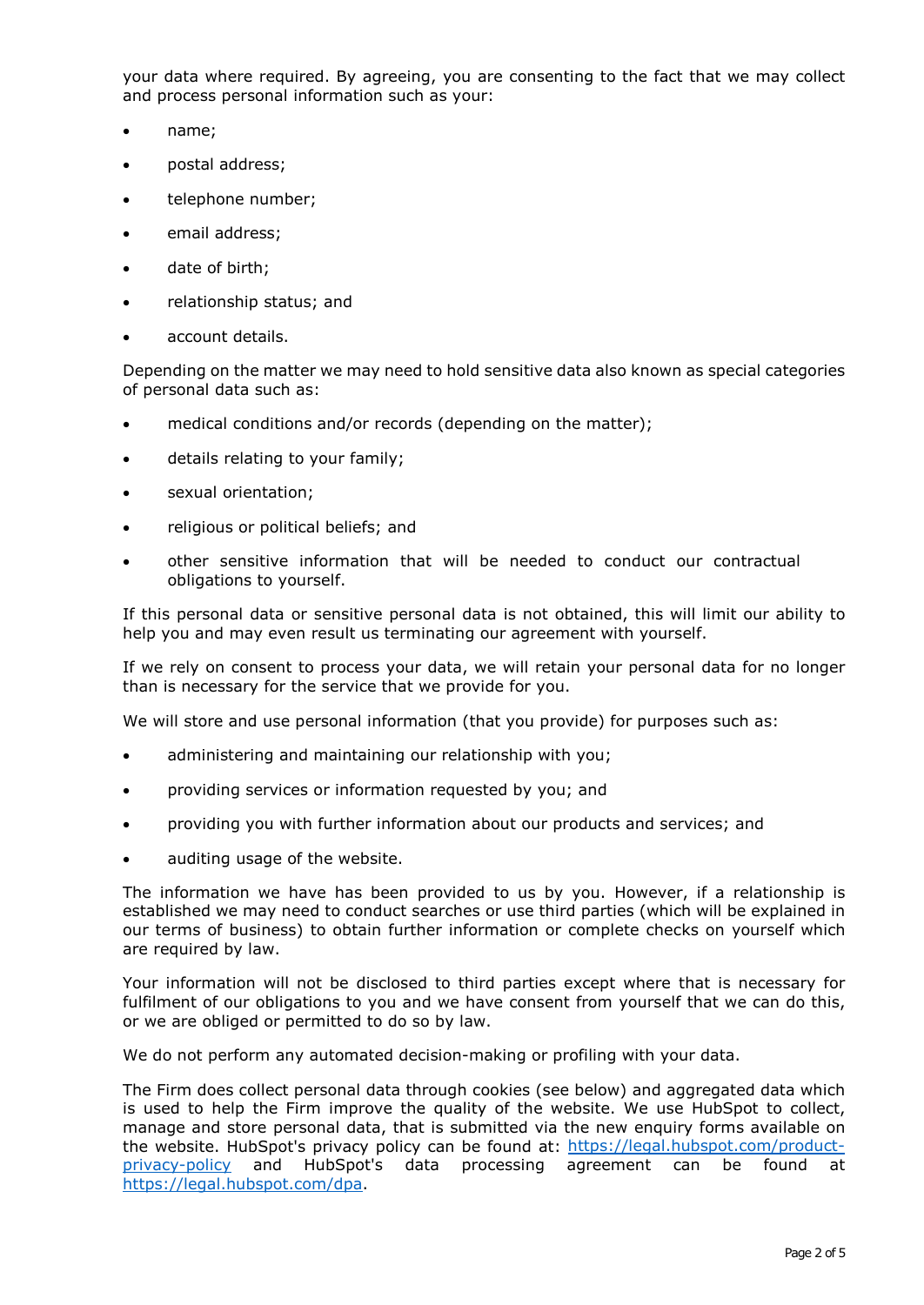# 7. **CHILDREN'S PERSONAL DATA**

The Firm is aware that children may access the internet whether purposely or accidently. Once identified that the person is a child we will delete any personal data held or request permission from the parents or legal guardian of the child before any further action is taken. If no consent is received, the data will be deleted.

#### 8. **USE OF YOUR INFORMATION OUTSIDE THE UK**

In order to provide you with requested products and services we may need to transfer your personal information to service partners based in countries outside the UK. We will generally only transfer your personal data to countries that have been deemed to provide an adequate level of protection for personal data in accordance with the UK GDPR.

Where we use certain service partners, we may use specific contracts approved such as standard contractual clauses for use in the UK in accordance with the UK GDPR which give personal data the same protection it has in the UK.

#### 9. **SECURITY**

The Firm has policies and technical measures in place to safeguard and protect your personal information against unauthorised access, accidental loss, improper use and disclosure. This is done through the firewalls, password protection, anti-virus and malware software and internal training for our staff. For advice on how to protect information being transferred via the internet please visit: [https://ico.org.uk/for-the-public/online/social-networking/.](https://ico.org.uk/for-the-public/online/social-networking/)

#### 10. **RETENTION**

We will only retain your personal data for as long as reasonably necessary to fulfil the purposes we collected it for, including for the purposes of satisfying any legal, regulatory, tax, accounting or reporting requirements. We may retain your personal data for a longer period in the event of a complaint or if we reasonably believe there is a prospect of litigation in respect to our relationship with you.

To determine the appropriate retention period for personal data, we consider the amount, nature and sensitivity of the personal data, the potential risk of harm from unauthorised use or disclosure of your personal data, the purposes for which we process your personal data and whether we can achieve those purposes through other means, and the applicable legal, regulatory, tax, accounting or other requirements and in accordance with our data retention policy.

#### 11. **HOW WE USE COOKIES**

Our online services use cookies, small text files originating from us and stored by your computer. The cookie file helps identify you and any particular interests or preferences you express, making your future website visits more efficient, but it does not store any other personal information. Cookies allow the website, through its server, to provide users with a tailored experience.

This website will request consent for us to use cookies where we are required to do so. If you decide not to provide consent, then cookies may not be used.

The website uses tracking software to monitor its visitors in order to understand better how they use it. This software is provided by Google Analytics which uses cookies to track visitor usage. The software will save a cookie to the user's computer's hard drive in order to track and monitor their engagement and usage of the website, but will not store, save or collect personal information. For further information, users can read Google's privacy policy here <http://www.google.com/privacy.html.>

Other cookies may be stored on the user's computer's hard drive by external vendors when this website uses referral programs, sponsored links or adverts. Such cookies are used for conversion and referral tracking and typically they can expire after 30 days, though some may take longer and such expiry dates can be found on our Cookies Policy.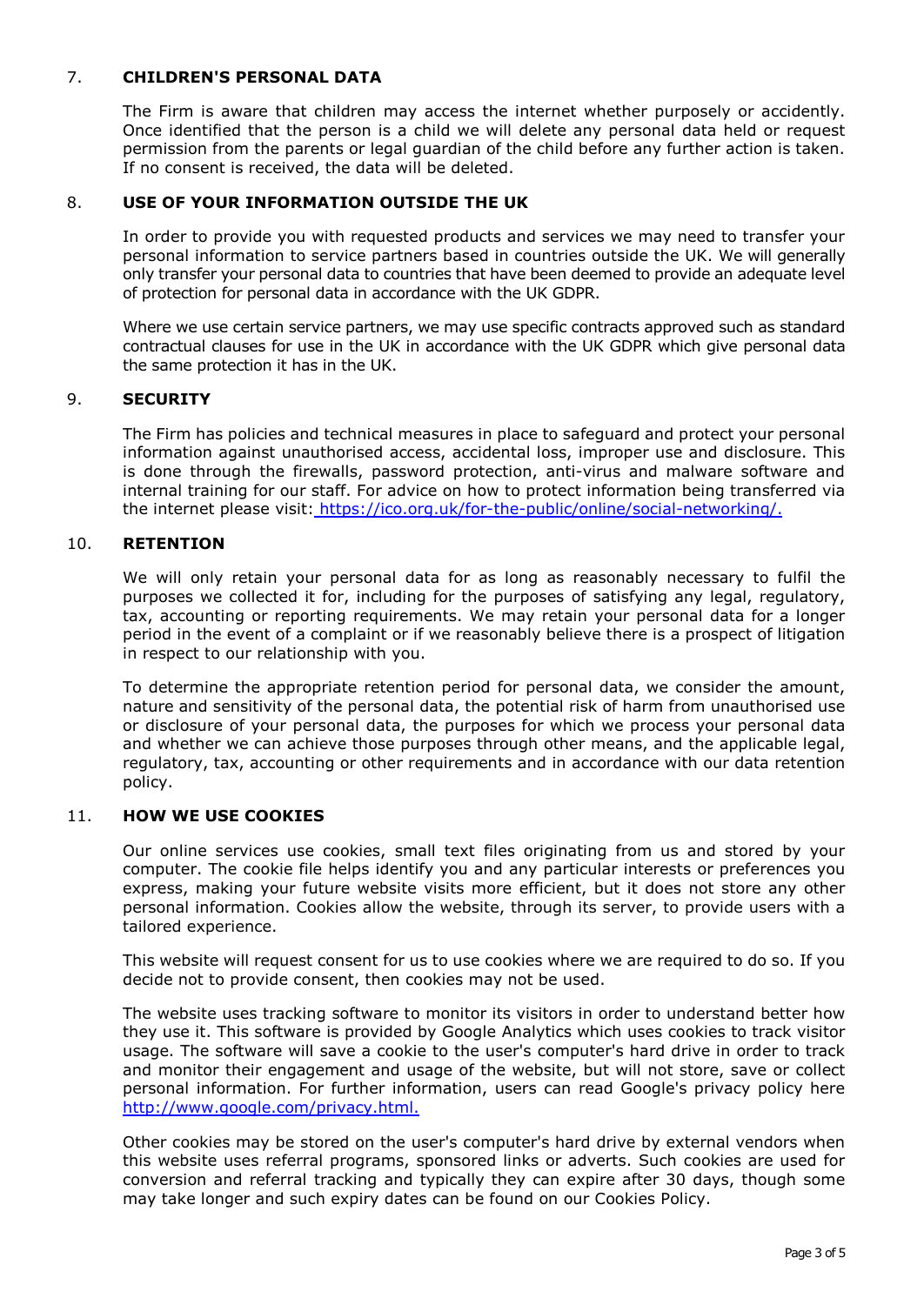Click here [Cookies Policy](https://www.phb.co.uk/docs/general/CookiesPolicyLLP09February2022.pdf) to see our separate dedicated Cookies Policy web page for further information.

# 12. **CONTACT AND COMMUNICATION**

Users contacting this website and/or its owners do so of their own volition and provide any personal details requested at their own risk. Users' personal information is kept private and stored securely until such time as it is no longer required or has no use. Every effort has been made to ensure a safe and secure email submission process but users are advised that they use the email submission system at their own risk.

This website and its owners may use any information submitted to provide users with further information about services they offer and the job opportunities available or to assist users in answering any questions or queries they may have submitted. This includes using their details to subscribe them to any email newsletter program operated by the website but only if this was made clear to users and their express permission was granted when submitting any form to the email process or where the user has previously purchased from or enquired about purchasing from the company a product or service to which the email newsletter relates. This is by no means an entire list of user rights in regard to receiving email marketing material. User details are not passed on to any third parties without their prior consent.

# 13. **MARKETING**

This website operates an optional marketing facility so that we may provide information we think may be of interest, such as newsletters and bulletins, to those who request it.

Users can subscribe through an online automated process should they wish to do so but this is at their own discretion. Some subscriptions may be manually processed through prior written agreement with the user.

Subscriptions are taken in compliance with UK spam laws. All personal details relating to subscriptions are held securely and in accordance with the governing data protection legislation, the UK GDPR and DPA 2018.

Email marketing campaigns published by this website or its owners may contain tracking facilities within the actual email. Subscriber activity is tracked and stored in a database for future analysis and evaluation. Such tracked activity may include; the opening of emails, forwarding of emails, the clicking of links within the email content, times, dates and frequency of activity. This is not a comprehensive list.

This information is used to refine future email campaigns and supply the user with more relevant content based around their activity.

Subscribers are given the opportunity to un-subscribe at any time. This process is detailed at the footer of each email campaign. If an automated un-subscription system is unavailable, clear instructions on how to un-subscribe will by detailed instead.

Alternatively, if you change your mind and would like to withdraw your consent, you may notify us at any time by sending an [email:](mailto:e-mail_to_marketing@phb.co.uk) marketing@phb.co.uk or writing to Marketing, Payne Hicks Beach LLP, 10 New Square, Lincoln's Inn, London WC2A 3QG.

#### 14. **EXTERNAL LINKS**

Although this website tries to include only safe and relevant external links, users are advised adopt a policy of caution before clicking any external web links mentioned throughout this website.

The owners of this website cannot guarantee or verify the contents of any externally linked website despite their best efforts. Users should therefore note they click on external links at their own risk and this website and its owners cannot be held liable for any damages or problems caused, or issues arising from, visiting any external links.